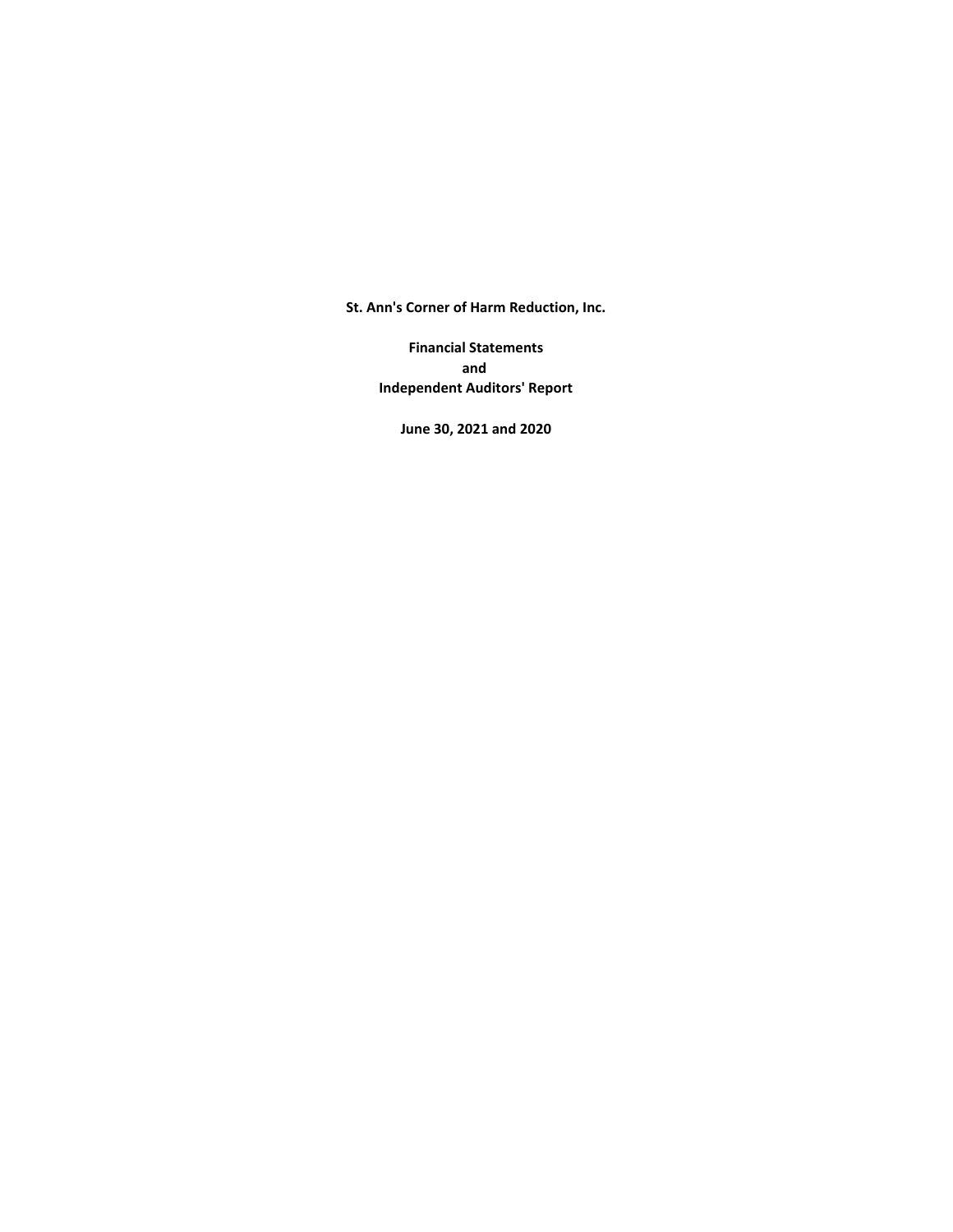## **St. Ann's Corner of Harm Reduction, Inc.**

## **June 30, 2021 and 2020**

## **Table of Contents**

| Independent Auditors' Report                                                                                                                   | 1      |
|------------------------------------------------------------------------------------------------------------------------------------------------|--------|
| Financial Statements                                                                                                                           |        |
| <b>Statements of Financial Position</b>                                                                                                        | 2      |
| <b>Statements of Activities</b>                                                                                                                | 3      |
| <b>Statements of Functional Expenses</b>                                                                                                       | 4      |
| <b>Statements of Cashflows</b>                                                                                                                 | 5      |
| Notes to Financial Statements                                                                                                                  | 6 - 10 |
| Report on Internal Control Over Financial Reporting and On Compliance<br>and Other Matters Based on an Audit of Financial Statements Performed |        |
| Accordance with Government Auditing Standards                                                                                                  | 11     |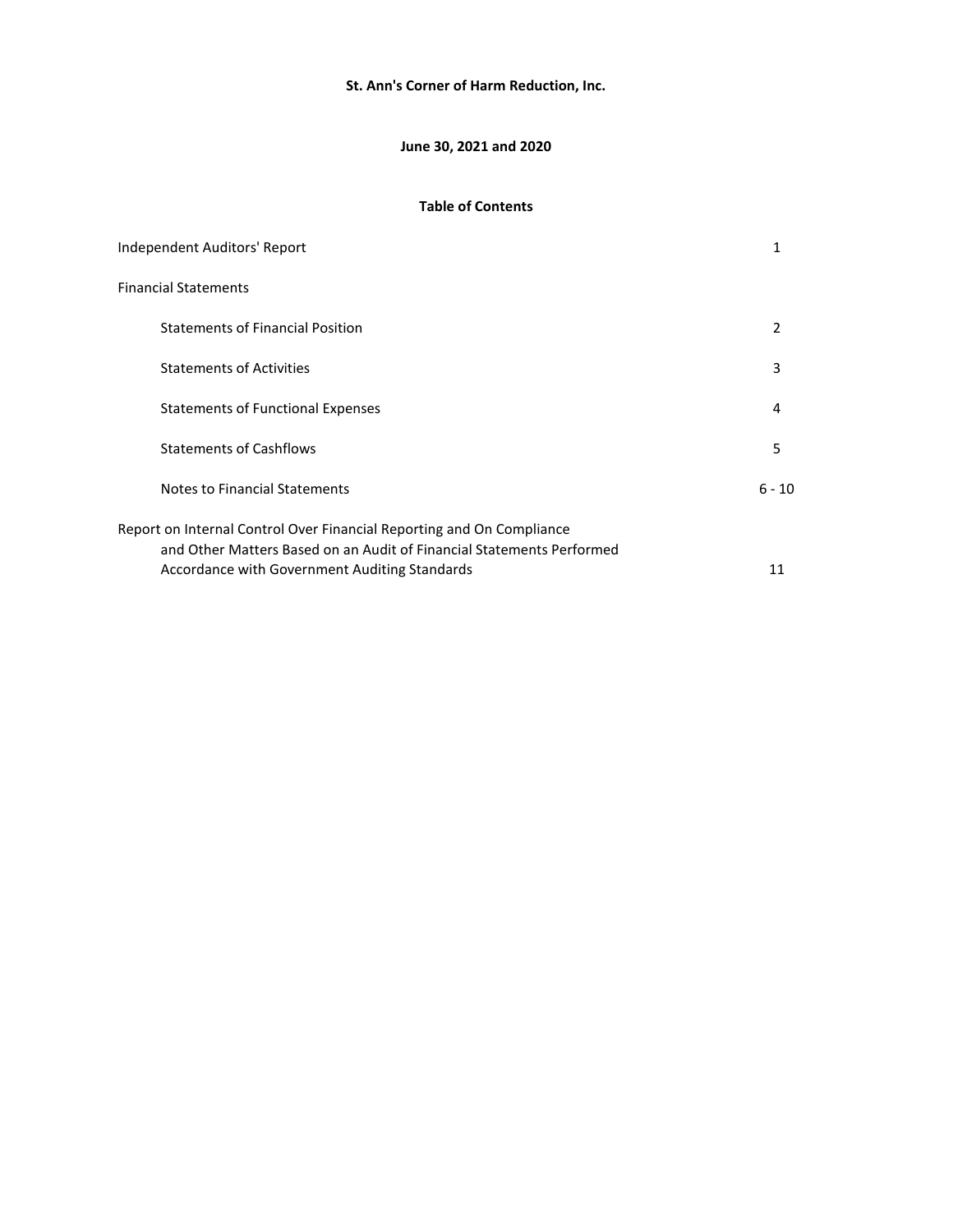

445 Park Ave, 9th Fl, New York, NY 10022 Tel 212-734-0395 |Fax 212-734-0954

#### **Independent Auditors' Report**

To the Board of Directors of St. Ann's Corner of Harm Reduction, Inc. Bronx, New York

#### **Report on the Financial Statements**

We have audited the accompanying financial statements of St. Ann's Corner of Harm Reduction Center, Inc. (a nonprofit organization) which comprise the statement of financial position as of June 30, 2021 and 2020, and the related statements of activities, functional expenses and cash flows for the years then ended, and the related notes to the financial statements.

## **Management's Responsibility for the Financial Statements**

Management is responsible for the preparation and fair presentation of these financial statements in accordance with accounting principles generally accepted in the United States of America; this includes the design, implementation, and maintenance of internal control relevant to the preparation and fair presentation of financial statements that are free from material misstatement, whether due to fraud or error.

#### **Auditor's Responsibility**

Our responsibility is to express an opinion on these financial statements based on our audit. We conducted our audit in accordance with auditing standards generally accepted in the United States of America and the standards applicable to financial audits contained in *Government Auditing Standards*, issued by the Comptroller General of the United States. Those standards require that we plan and perform the audit to obtain reasonable assurance about whether the financial statements are free from material misstatement.

An audit involves performing procedures to obtain audit evidence about the amounts and disclosures in the financial statements. The procedures selected depend on the auditor's judgment, including the assessment of the risks of material misstatement of the financial statements, whether due to fraud or error. In making those risk assessments, the auditor considers internal control relevant to the entity's preparation and fair presentation of the financial statements in order to design audit procedures that are appropriate in the circumstances, but not for the purpose of expressing an opinion on the effectiveness of the entity's internal control. Accordingly, we express no such opinion. An audit also includes evaluating the appropriateness of accounting policies used and the reasonableness of significant accounting estimates made by management, as well as evaluating the overall presentation of the financial statements.

We believe that the audit evidence we have obtained is sufficient and appropriate to provide a basis for our audit opinion.

#### **Opinion**

In our opinion, the financial statements referred to above present fairly, in all material respects, the financial position of St. Ann's Corner of Harm Reduction Center, Inc. as of June 30, 2021 and 2020, and the changes in its net assets and its cash flows for the years then ended in accordance with accounting principles generally accepted in the United States of America.

## **Other Reporting Required by** *Government Auditing Standards*

In accordance with *Government Auditing Standards*, we have also issued our report dated November xx, 2021, on our consideration of St. Ann's Corner of Harm Reduction Center, inc.'s internal control over financial reporting and on our test of its compliance with certain provisions of laws, regulations, contracts, and grant agreements and other matters. The purpose of that report is to describe the scope of our testing of internal control over financial reporting or on compliance. That report is an integral part of an audit performed in accordance with *Government Auditing Standards* in considering St. Ann's Corner of Har Reduction Center, Inc.'s internal control over financial reporting and compliance.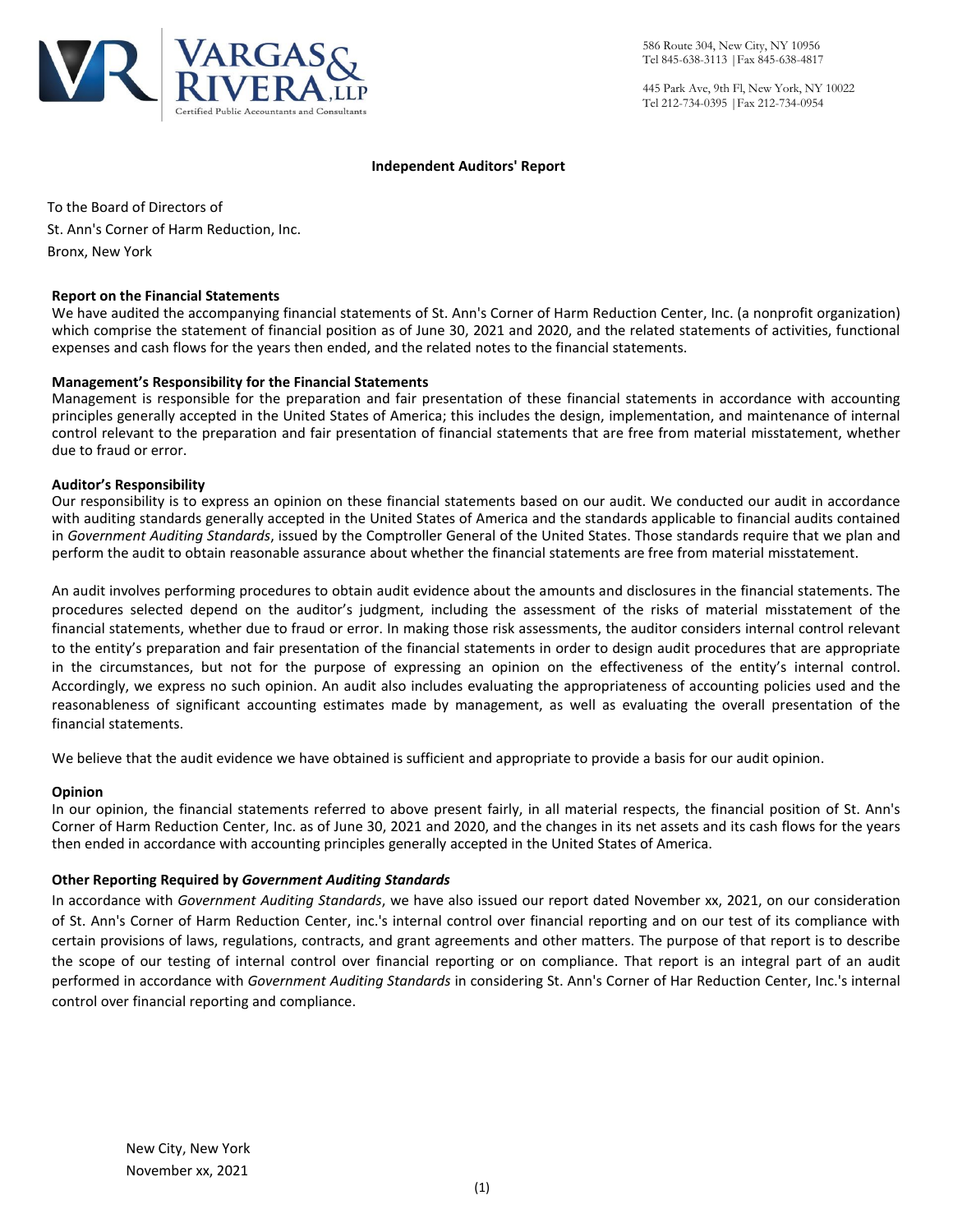# St. Ann's Corner of Harm Reduction, Inc. Statements of Financial Position June 30, 2021 and 2020

| <b>ASSETS</b>                           |     | 2021       |    | 2020                 |
|-----------------------------------------|-----|------------|----|----------------------|
|                                         |     |            |    |                      |
| <b>Current Assets</b><br>Cash           | \$  |            | \$ |                      |
| Contract Receivables                    |     | 840,212    |    | 861,303<br>1,170,726 |
|                                         |     | 1,235,561  |    |                      |
| Prepaid Expenses                        |     | 106,416    |    | 46,391               |
| Security Deposit                        |     | 30,145     |    | 31,155               |
| <b>Total Current Assets</b>             |     | 2,212,334  |    | 2,109,575            |
| <b>Fixed Assets</b>                     |     |            |    |                      |
| Leasehold Improvements                  |     | 69,407     |    | 37,129               |
| <b>Furniture and Fixtures</b>           |     | 63,541     |    | 18,791               |
| Machinery and Equipment                 |     | 97,379     |    | 97,379               |
| Office Equipment                        |     | 143,770    |    | 111,349              |
|                                         |     | 374,097    |    | 264,648              |
| Less: Accumulated Depreciation          |     | (169, 925) |    | (120, 861)           |
| <b>Total Fixed Assets</b>               |     | 204,172    |    | 143,787              |
| <b>Total Assets</b>                     | \$  | 2,416,506  | \$ | 2,253,362            |
| <b>LIABILITIES AND NET ASSETS</b>       |     |            |    |                      |
| <b>Current Liabilities</b>              |     |            |    |                      |
| Accounts Payable and Accrued Expenses   | \$  | 35,051     | \$ | 28,341               |
| <b>Accrued Payroll Expenses</b>         |     | 124,271    |    | 106,395              |
| <b>Contract - Advance Deposits</b>      |     | 112,500    |    | 6,263                |
| Deferred Rent                           |     | 45,897     |    | 50,317               |
| <b>Total Current Liabilities</b>        |     | 317,719    |    | 191,316              |
| Long-Term Liabilities                   |     |            |    |                      |
| Loan Payable (Note 3)                   |     |            |    | 276,300              |
| <b>Total Liabilities</b>                |     | 317,719    |    | 467,616              |
| Net Assets Without Donor Restrictions   |     | 2,098,787  |    | 1,785,746            |
| <b>Total Liabilities and Net Assets</b> | \$. | 2,416,506  | Ş  | 2,253,362            |

See accompanying notes and independent auditors' report.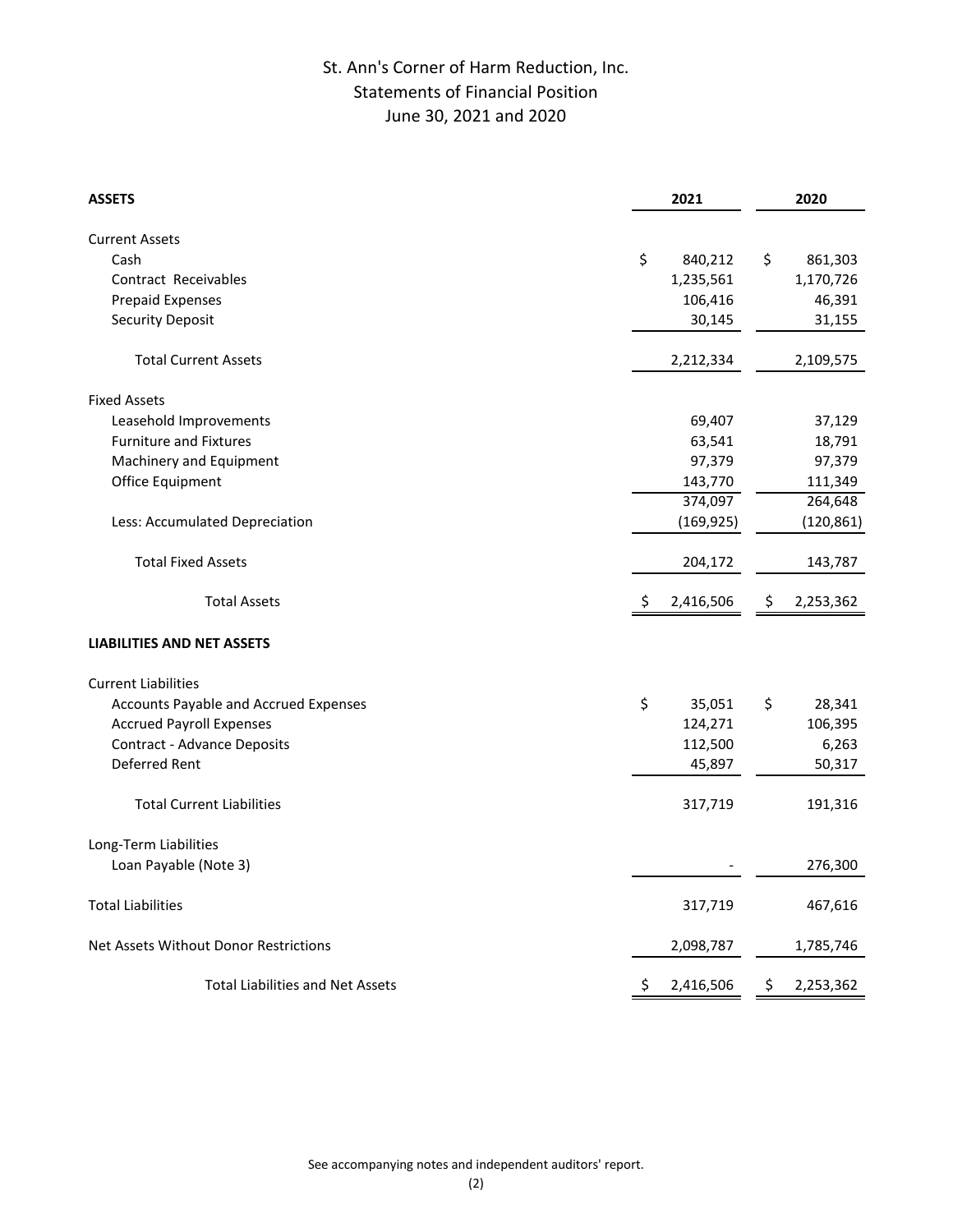# St. Ann's Corner of Harm Reduction, Inc. Statements of Activities For the years ended June 30, 2021 and 2020

| <b>PUBLIC SUPPORT AND REVENUE WITHOUT DONOR RESTRICTIONS</b>                                                                             | 2021                                                              | 2020                                                    |
|------------------------------------------------------------------------------------------------------------------------------------------|-------------------------------------------------------------------|---------------------------------------------------------|
| Government Grants/Contracts<br>PPP Loan Forgiveness<br>Contributions<br>In-Kind Contributions<br>Interest Income<br>Miscellaneous Income | \$<br>3,190,763<br>276,300<br>61,642<br>254,189<br>3,281<br>1,144 | \$<br>3,249,186<br>453,734<br>156,989<br>5,068<br>3,492 |
| <b>Total Support and Revenue Without Donor Restrictions</b>                                                                              | 3,787,319                                                         | 3,868,469                                               |
| <b>EXPENSES</b>                                                                                                                          |                                                                   |                                                         |
| Program Services<br>Management and General<br><b>Fund Raising</b>                                                                        | 3,101,249<br>233,740<br>139,289                                   | 2,620,596<br>278,731<br>205,469                         |
| <b>Total Expenses</b>                                                                                                                    | 3,474,278                                                         | 3,104,796                                               |
| <b>Change in Net Assets</b>                                                                                                              | 313,041                                                           | 763,673                                                 |
| Net Assets, Beginning of Year                                                                                                            | 1,785,746                                                         | 1,022,073                                               |
| Net Assets, End of Year                                                                                                                  | 2,098,787                                                         | 1,785,746                                               |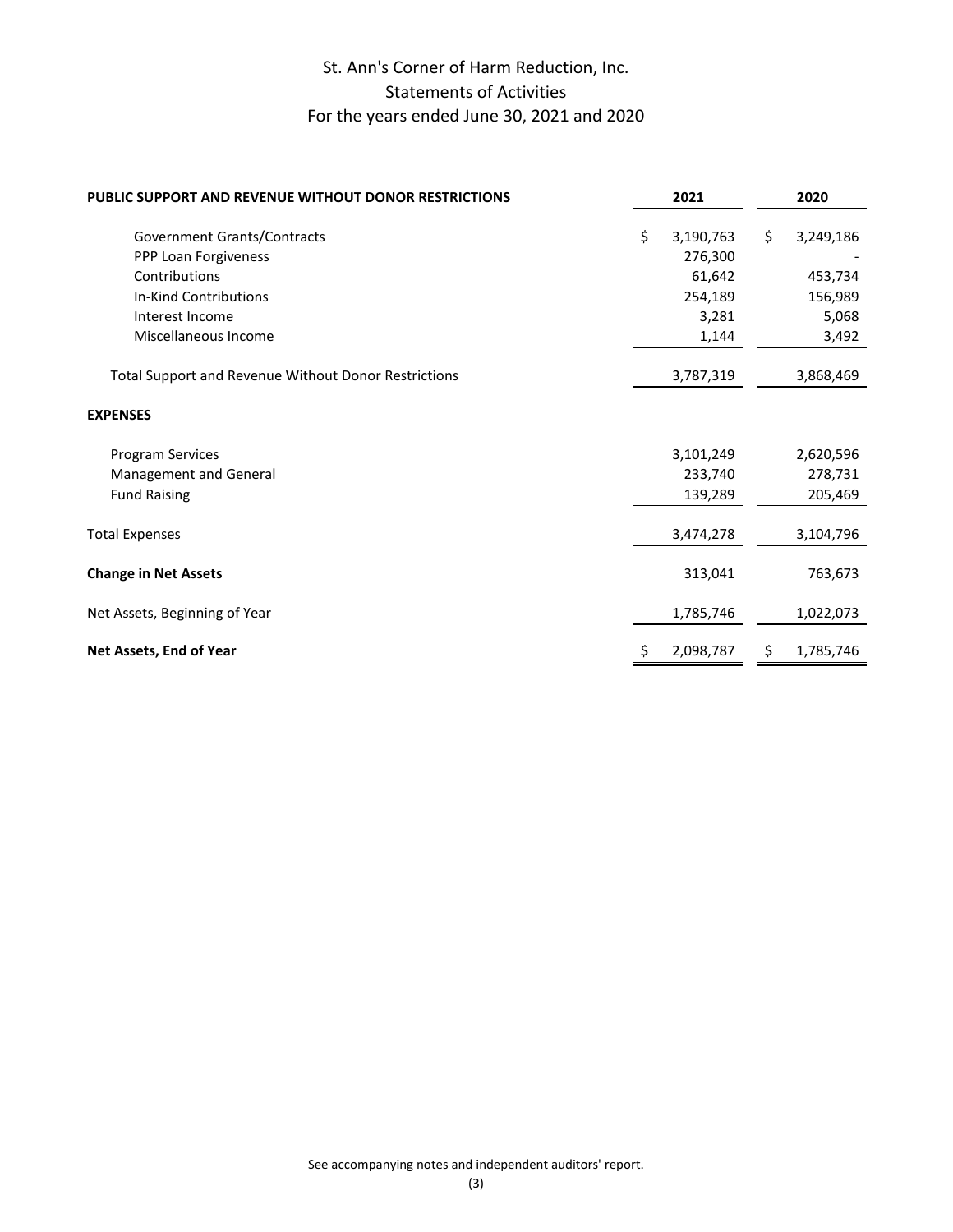# St. Ann's Corner of Harm Reduction, Inc. Statements of Functional Expenses For the years ended June 30, 2021 and 2020

|                                                        | 2021                      |                           |                               | 2020                        |                        |                           |                         |                            |
|--------------------------------------------------------|---------------------------|---------------------------|-------------------------------|-----------------------------|------------------------|---------------------------|-------------------------|----------------------------|
|                                                        | Program                   | Management<br>and General | <b>Fund</b><br><b>Raising</b> | <b>Total</b>                | Program                | Management<br>and General | Fund<br><b>Raising</b>  | <b>Total</b>               |
| <b>Salaries</b><br>Payroll Taxes and Employee Benefits | 1,587,589<br>S<br>242,281 | \$<br>72,066<br>30,285    | \$<br>72,066<br>30,285        | 1,731,721<br>\$.<br>302,851 | \$1,301,927<br>199,910 | 144,132<br>Ś<br>24,989    | \$<br>144,132<br>24,989 | 1,590,191<br>S.<br>249,888 |
| <b>Total Salaries and Related Expenses</b>             | 1,829,870                 | 102,351                   | 102,351                       | 2,034,572                   | 1,501,837              | 169,121                   | 169,121                 | 1,840,079                  |
| Other than personnel services:                         |                           |                           |                               |                             |                        |                           |                         |                            |
| Consultants                                            | 421,942                   |                           |                               | 421,942                     | 516,037                |                           |                         | 516,037                    |
| <b>Professional Fees</b>                               |                           | 39,618                    |                               | 39,618                      |                        | 15,350                    |                         | 15,350                     |
| Rent                                                   | 238,661                   | 13,259                    | 13,259                        | 265,179                     | 173,412                | 21,918                    | 3,826                   | 199,156                    |
| Utilities                                              | 37,617                    | 7,053                     | 2,351                         | 47,021                      | 34,915                 | 12,470                    | 2,494                   | 49,879                     |
| Postage and Delivery                                   | 134                       | 623                       | 134                           | 891                         | 110                    | 515                       | 110                     | 735                        |
| Telephone and Internet Service                         | 96,628                    | 5,368                     | 5,368                         | 107,364                     | 17,897                 | 3,492                     | 437                     | 21,826                     |
| Insurance                                              |                           | 40,573                    |                               | 40,573                      |                        | 9,313                     |                         | 9,313                      |
| Program Supplies (including In-Kind)                   | 303,681                   |                           |                               | 303,681                     | 246,253                |                           |                         | 246,253                    |
| Syringe and Medical Disposal                           | 4,363                     |                           |                               | 4,363                       | 4,143                  |                           |                         | 4,143                      |
| <b>Equipment Lease and Maintenance</b>                 | 7,257                     | 1,361                     | 454                           | 9,072                       | 6,377                  | 1,472                     | 1,962                   | 9,811                      |
| <b>Conferences and Meetings</b>                        | 160                       | 34                        | 34                            | 228                         | 26                     | 65                        | 39                      | 130                        |
| <b>Travel and Meals</b>                                | 7,091                     | 886                       | 886                           | 8,863                       | 16,560                 | 5,520                     | 5,520                   | 27,600                     |
| Office Supplies and Expenses                           | 91,119                    | 15,344                    | 12,148                        | 118,611                     | 54,843                 | 28,375                    | 18,917                  | 102,135                    |
| <b>Repairs and Maintenance</b>                         | 11,150                    | 1,394                     | 1,394                         | 13,938                      | 15,746                 | 2,378                     | 2,378                   | 20,502                     |
| Payroll Service Charges and Other Fees                 | 7,278                     | 910                       | 910                           | 9,098                       | 4,654                  | 1,330                     | 665                     | 6,649                      |
| <b>Interest Expense</b>                                | 140                       | 60                        |                               | 200                         | 2,609                  | 1,118                     |                         | 3,727                      |
| <b>Total OTPS Before Depreciation</b>                  | 3,057,091                 | 228,834                   | 139,289                       | 3,425,214                   | 2,595,419              | 272,437                   | 205,469                 | 3,073,325                  |
| <b>Depreciation Expense</b>                            | 44,158                    | 4,906                     |                               | 49,064                      | 25,177                 | 6,294                     |                         | 31,471                     |
| <b>Total Expenses</b>                                  | 3,101,249                 | 233,740                   | 139,289                       | 3,474,278<br>S.             | 2,620,596<br>S.        | 278,731                   | 205,469                 | 3,104,796<br>S.            |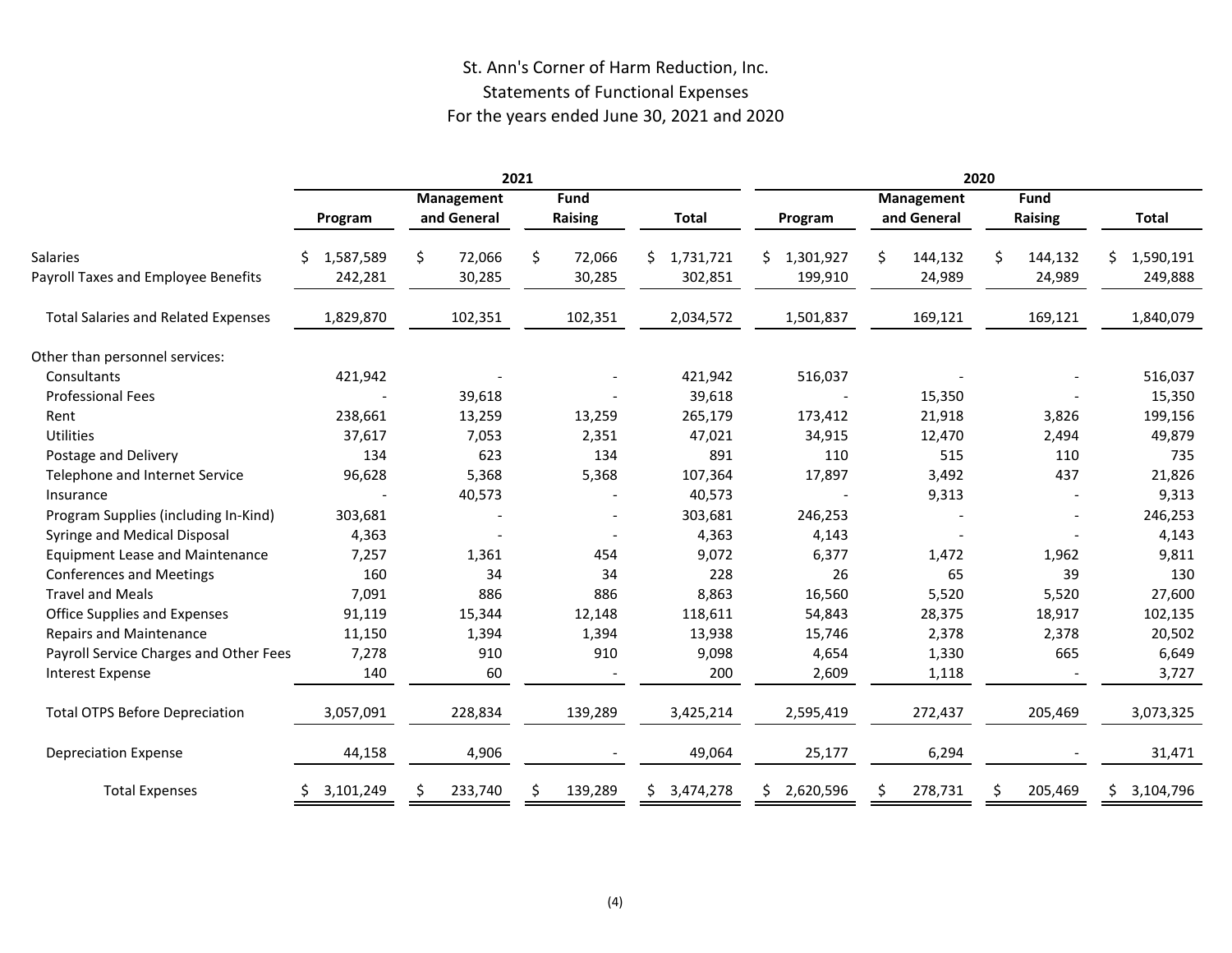# St. Ann's Corner of Harm Reduction, Inc. Statements of Cash Flows For the years ended June 30, 2021 and 2020

|                                                     | 2021          |    | 2020       |  |
|-----------------------------------------------------|---------------|----|------------|--|
| CASH FLOWS FROM OPERATING ACTIVITIES                |               |    |            |  |
| Change in Net Assets                                | \$<br>313,041 | \$ | 763,673    |  |
| Adjustments to Reconcile Change in Net Assets to    |               |    |            |  |
| Net Cash Provided by Operating Activities:          |               |    |            |  |
| <b>Depreciation Expense</b>                         | 49,064        |    | 31,471     |  |
| Changes in Assets and Liabilities                   |               |    |            |  |
| (Increase) / Decrease in:                           |               |    |            |  |
| Contract Receivables                                | (64, 835)     |    | (296, 052) |  |
| <b>Prepaid Expenses</b>                             | (60, 025)     |    | (38, 125)  |  |
| <b>Security Deposit</b>                             | 1,010         |    |            |  |
| Increase / (Decrease) in:                           |               |    |            |  |
| Accounts Payable and Accrued Expenses               | 6,710         |    | (56, 890)  |  |
| <b>Accrued Payroll Expenses</b>                     | 17,876        |    | 75,233     |  |
| Contract - Advance Deposits                         | 106,237       |    | (1,763)    |  |
| Deferred Rent                                       | (4, 420)      |    | (3, 169)   |  |
| <b>TOTAL ADJUSTMENTS</b>                            | 51,617        |    | (289, 295) |  |
| NET CASH PROVIDED BY OPERATING ACTIVITIES           | 364,658       |    | 474,378    |  |
| CASH FLOWS FROM INVESTING ACTIVITIES                |               |    |            |  |
| <b>Purchase of Fixed Assets</b>                     | (109, 449)    |    | (46, 074)  |  |
|                                                     |               |    |            |  |
| NET CASH USED IN INVESTING ACTIVITIES               | (109, 449)    |    | (46, 074)  |  |
| CASH FLOWS FROM FINANCING ACTIVITIES                |               |    |            |  |
| Proceeds from Loan Payable                          |               |    | 20,000     |  |
| Payments to Loan Payable                            | (276, 300)    |    | 236,300    |  |
| NET CASH (USED IN) PROVIDED BY FINANCING ACTIVITIES | (276, 300)    |    | 256,300    |  |
| NET (DECREASE) INCREASE IN CASH                     | (21,091)      |    | 684,604    |  |
| CASH AND CASH EQUIVALENTS - BEGINNING OF YEAR       | 861,303       |    | 176,699    |  |
| CASH AND CASH EQUIVALENTS - END OF YEAR             | \$<br>840,212 | \$ | 861,303    |  |
| SUPPLEMENTAL DISCLOSURE:                            |               |    |            |  |
| Cash paid for interest                              | \$<br>200     | \$ | 3,727      |  |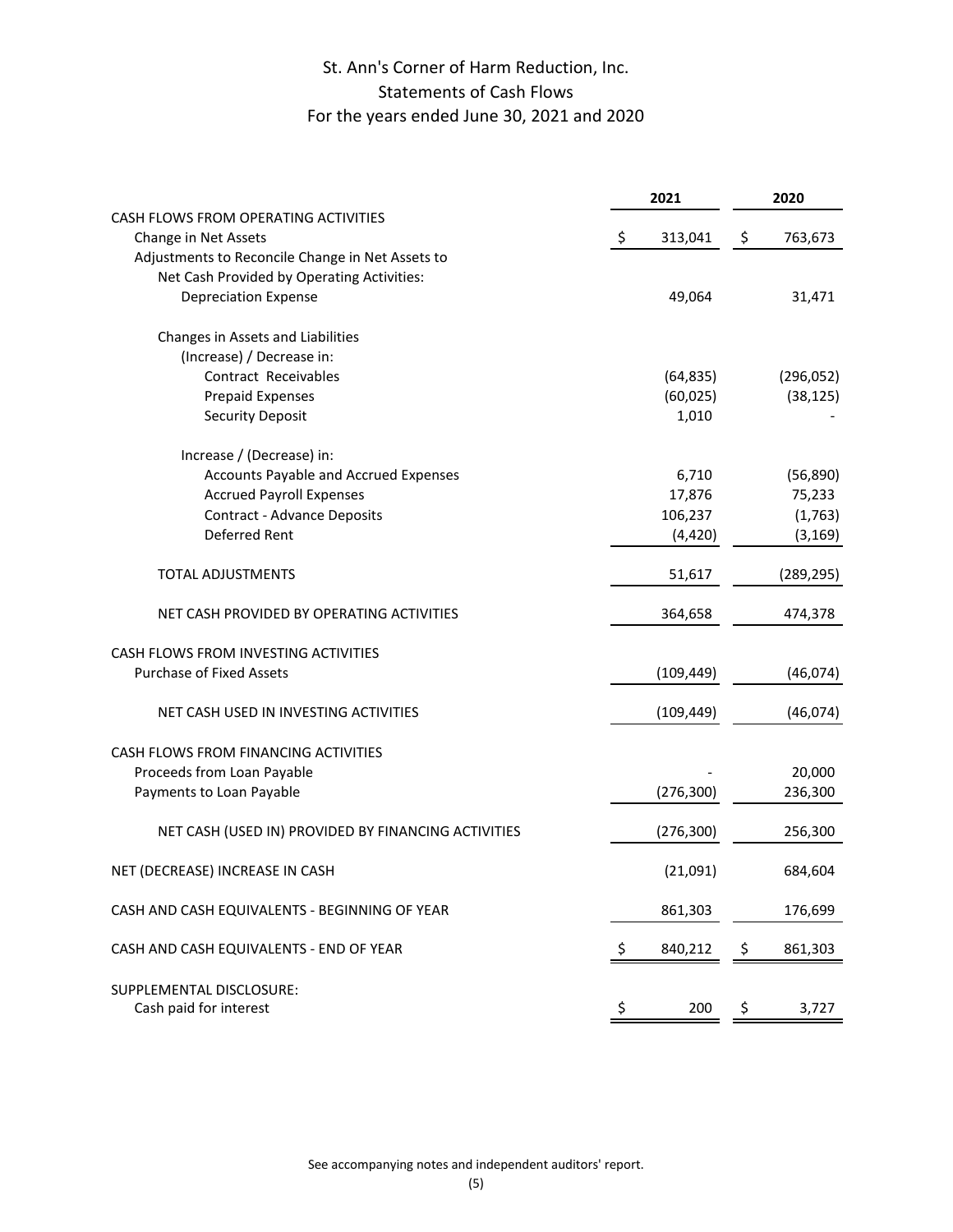## NOTE 1 - ORGANIZATION

St. Ann's Corner of Harm Reduction, Inc. ("SACHR"), a community based organization, is primarily engaged in community based education and family services with a focus on addressing the AIDS epidemic in the community. The services provided include, but are not limited to, needle exchange, HIV outreach, stress reduction, education workshop, support groups, condom distribution and literature distribution.

## NOTE 2 - SUMMARY OF SIGNIFICANT ACCOUNTING POLICIES

## *Basis of Accounting*

The financial statements have been prepared using the accrual basis of accounting in accordance with accounting principles generally accepted in the United States of America. Revenues are recognized when earned and expenses are recognized when incurred.

## *Basis of Presentation*

Net assets and revenues, and gains and losses are classified based on the existence or absence of donor-imposed restrictions. Accordingly, the net assets of SACHR and changes therein are classified as follows:

Net assets without donor restrictions: Net assets that are not subject to donor-imposed restrictions and may be expended for any purpose in performing the primary objectives of SACHR. SACHR's board may designate assets without restrictions for specific operational purposes from time to time.

Net assets with donor restrictions: Net assets subject to stipulations imposed by donors, and grantors. Some donor restrictions are temporary in nature; those restrictions will be met by actions of SACHR or by the passage of time. Other donor restrictions are perpetual in nature, where by the donor has stipulated the funds be maintained in perpetuity.

Earnings related to restricted net assets will be included in net assets without donor restrictions unless otherwise specifically required to be included in donor-restricted net assets by the donor or by applicable state law.

All net assets of SACHR at June 30, 2021 were considered to be net assets without donor restrictions.

## *Use of Estimates in the Preparation of Financial Statements*

The preparation of financial statements in conformity with accounting principles generally accepted in The United States of America requires management to make estimates and assumptions that affect certain reported amounts and disclosures. Accordingly, actual results could differ from those estimates.

#### *Cash and Cash Equivalents*

For the purposes of the statement of cash flows, SACHR considers all highly liquid investments available for current use with an initial period of six months or less to be cash equivalents.

#### *Functional Allocation*

The costs of providing SACHR's various programs and other activities have been summarized on a functional basis in the statement of activities. Accordingly, certain costs have been allocated among the programs and supporting services benefited. Management and administrative expenses include those expenses that are not directly identifiable with any other specific function but provide for the overall support and direction of SACHR.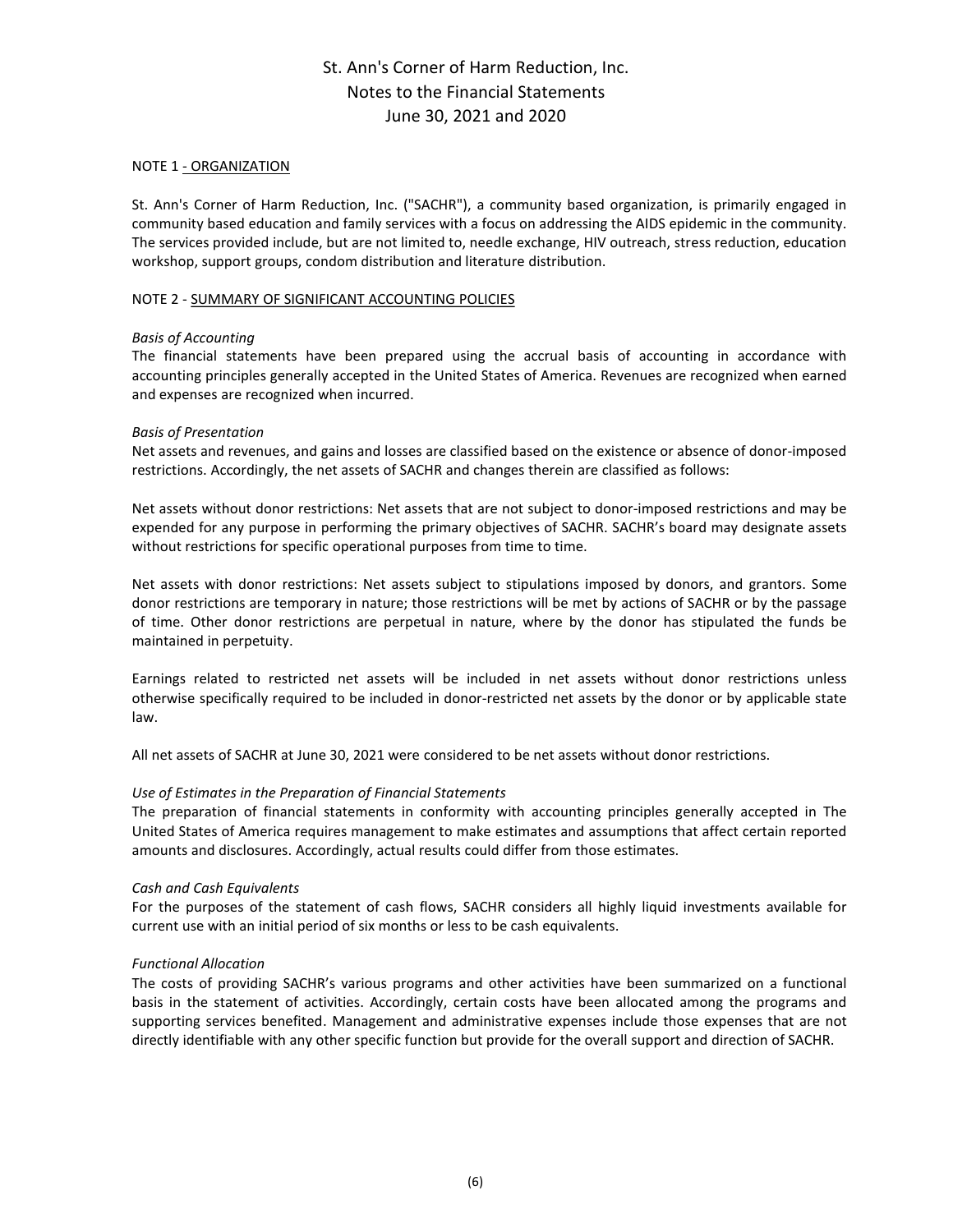#### NOTE 2 - SUMMARY OF SIGNIFICANT ACCOUNTING POLICIES

## *Tax Exempt Status*

SACHR is a tax-exempt organization under section 501(c)(3) of the Internal Revenue Code and applicable state regulations and, accordingly, is exempt from federal and state taxes on income. SACHR has filed for and received income tax exemptions in the jurisdictions where it is required to do so.

SACHR files the Form 990 in the U.S. federal jurisdiction. With few exceptions, as of June 30, 2021, SACHR is no longer subject to U.S. Federal income tax examinations by tax authorities for the year ended prior to June 30, 2018. The tax returns for the years ended June 30, 2018 through June 30, 2020 are still subject to potential audit by the IRS. Management believes it has no material uncertain tax positions and accordingly, it has not recognized any liability for unrecognized tax benefits.

## *Fixed Assets*

Fixed assets are carried at cost less accumulated depreciation, which is provided on the straight-line method over the estimated useful lives of the respective assets. Leasehold improvements are amortized over the lesser of the useful life of the improvement or the life of the lease. Assets acquired in excess of \$1,000 are capitalized. (Leasehold Improvements have a 10 year life, equipment, furniture and fixtures have a 3 to 10 year life). Expenditures for repairs and maintenance are expensed as incurred.

## *Public Support and Revenue Recognition*

Unconditional contributions are recognized when pledged and recorded as net assets without donor restrictions or net assets with donor restrictions, depending on the existence and/or nature of any donor-imposed restrictions. Conditional promises to give are recognized when the conditions on which they depend are substantially met. Gifts of cash and other assets are reported with donor restricted support if they are received with donor stipulations that limit the use of the donated assets. When a restriction expires, that is, when a stipulated time restriction ends or a purpose restriction is accomplished, net assets with donor restrictions are reclassified to net assets without donor restrictions and reported in the statement of activities as net assets released from restrictions. Donor-restricted contributions whose restrictions are met in the same reporting period are reported as net assets without donor restriction support.

Income from grants and contracts (up to the grant or contract ceiling) is recorded in the period when SACHR incurs the expenditures in compliance with the specific terms and conditions of the grant or contract. SACHR's revenue and support consists primarily of cost reimbursement and level of service contracts. All contract receivables are deemed to be fully collectible and are reflected at net realizable value.

#### *Deferred Revenue*

SACHR recognizes contract revenue in the period SACHR meets the conditions for revenue recognition, namely as reimbursable program expenses are incurred. Deferred revenue relates to program receipts from government agencies in advance of program performance.

#### *Deferred Rent*

Rent expense is recorded evenly over the life of the lease using a straight-line method. A deferred rent liability has been recorded to reflect differences between amounts paid and recognized as expense, primarily due to the benefit of incentives included in the lease. At the end of the lease term, deferred rent will be reduced to zero. Deferred rent amounted to \$45,897 and \$50,317 as of June 30, 2021 and 2020, respectively.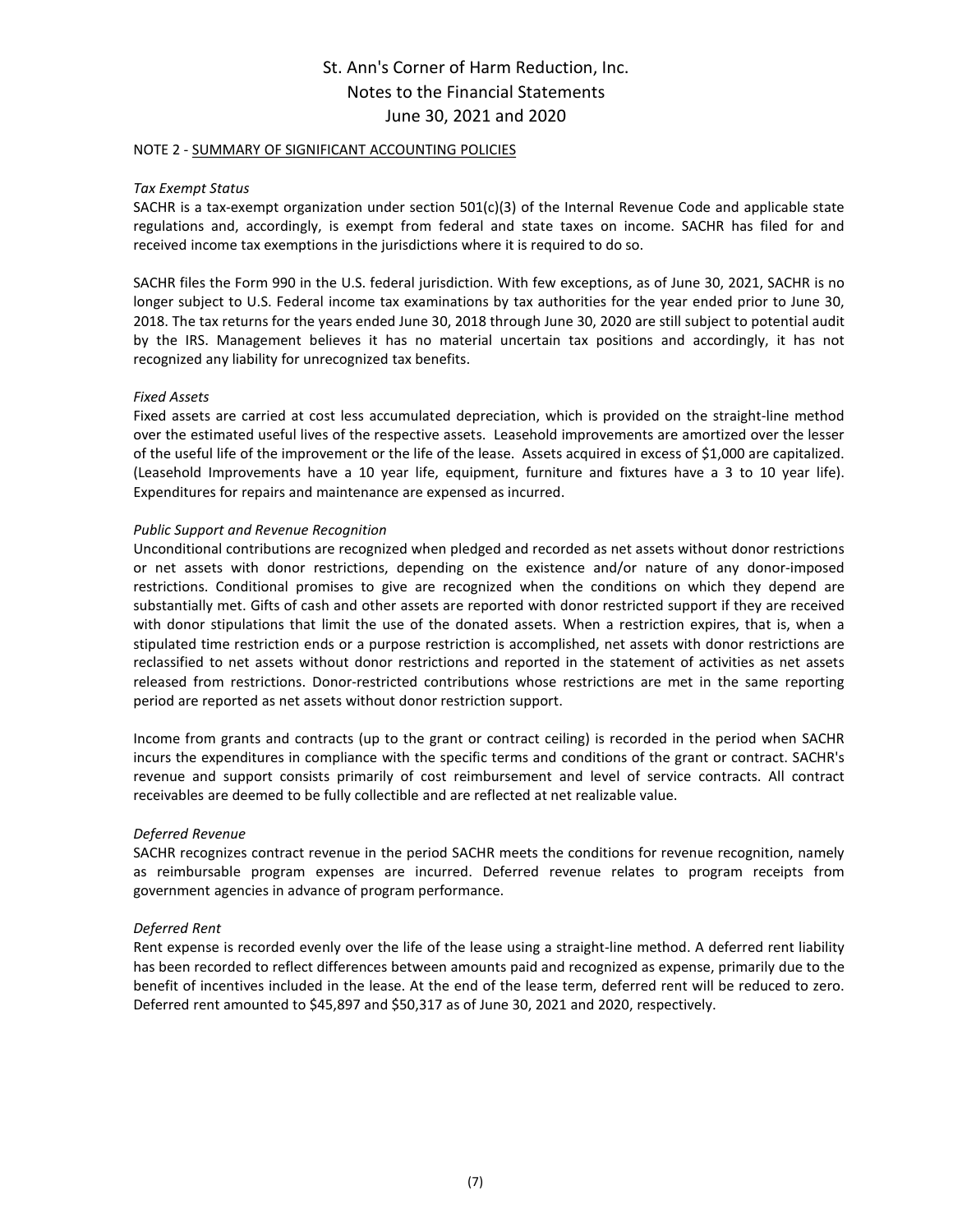## NOTE 2 - SUMMARY OF SIGNIFICANT ACCOUNTING POLICIES (continued)

#### *In-Kind Contributions*

SACHR reports support for the fair value of contributed services received where the services required specialized skills, are provided by individuals possessing these skills and represent services that would have been purchased had they not been donated. In-kind contributions of supplies and other materials are recorded at the fair value of the items contributed. During the years then ended June 30, 2021 and 2020, \$254,189 and \$156,989, respectively, were recorded as in-kind contributions.

#### *Credit Risk*

SACHR maintains its cash in bank deposit accounts which at times may exceed federally insured limits. Accounts are guaranteed by the Federal Deposit Insurance Corporation (FDIC) up to certain limits. At June 30, 2021 and 2020, the entity had approximately \$0 and \$1,000, respectively, in excess of FDIC-insured limits. The Organization has not experienced any losses in such accounts. The Organization believes it is not exposed to any significant credit risk on cash.

## NOTE 3 - LOAN PAYABLE

## *Line of Credit*

SACHR has a line of credit agreement with a local bank which is secured by collateral of substantially all of SACHAR's fixed assets. The total amount available on the line of credit is \$75,000, of which \$0 was outstanding as of June 30, 2021 and 2020. Payments of interest only are due each month at a rate of 6.50%, per annum. The line of credit has a maturity of June 1, 2025.

#### *PPP Loan*

On May 2, 2020, the Organization received loan proceeds in the amount of \$276,300 under the Paycheck Protection Program ("PPP"). Established as part of the Coronavirus Aid, Relief and Economic Security Act ("CARES Act"), the PPP provides for loans to qualifying businesses in amounts up to 2.5 times the business's average monthly payroll expenses. PPP loans and accrued interest are forgivable after a "covered period" (eight or 24 weeks) as long as the borrower maintains its payroll levels and uses the loan proceeds for eligible purposes, including payroll, benefits, rent, and utilities.

SACHR used the PPP loan proceeds for purposes consistent with the PPP and applied for forgiveness within 6 months of the end of the covered period. The Small Business Administration ("SBA") determined that the amount SACHR requested for forgiveness ("Forgiven Aount") on the PPP loan was fully approved and the SBA remitted the Forgiven Aount to Sterling National Bank. SACHR's PPP loan was paid in full (including applicable interest) on March 30, 2021.

#### NOTE 4 – COMMITMENTS

#### *Occupancy Lease*

SACHR has signed an operating lease agreement for office/program space in The Bronx, New York. The original lease expires in June 2023. The first amendment to lease agreement to provide for the demising of the additional premises was signed on September 27, 2018. Assuming the additional premises commencement date is December 1, 2018, the new expiration date is February 28, 2030.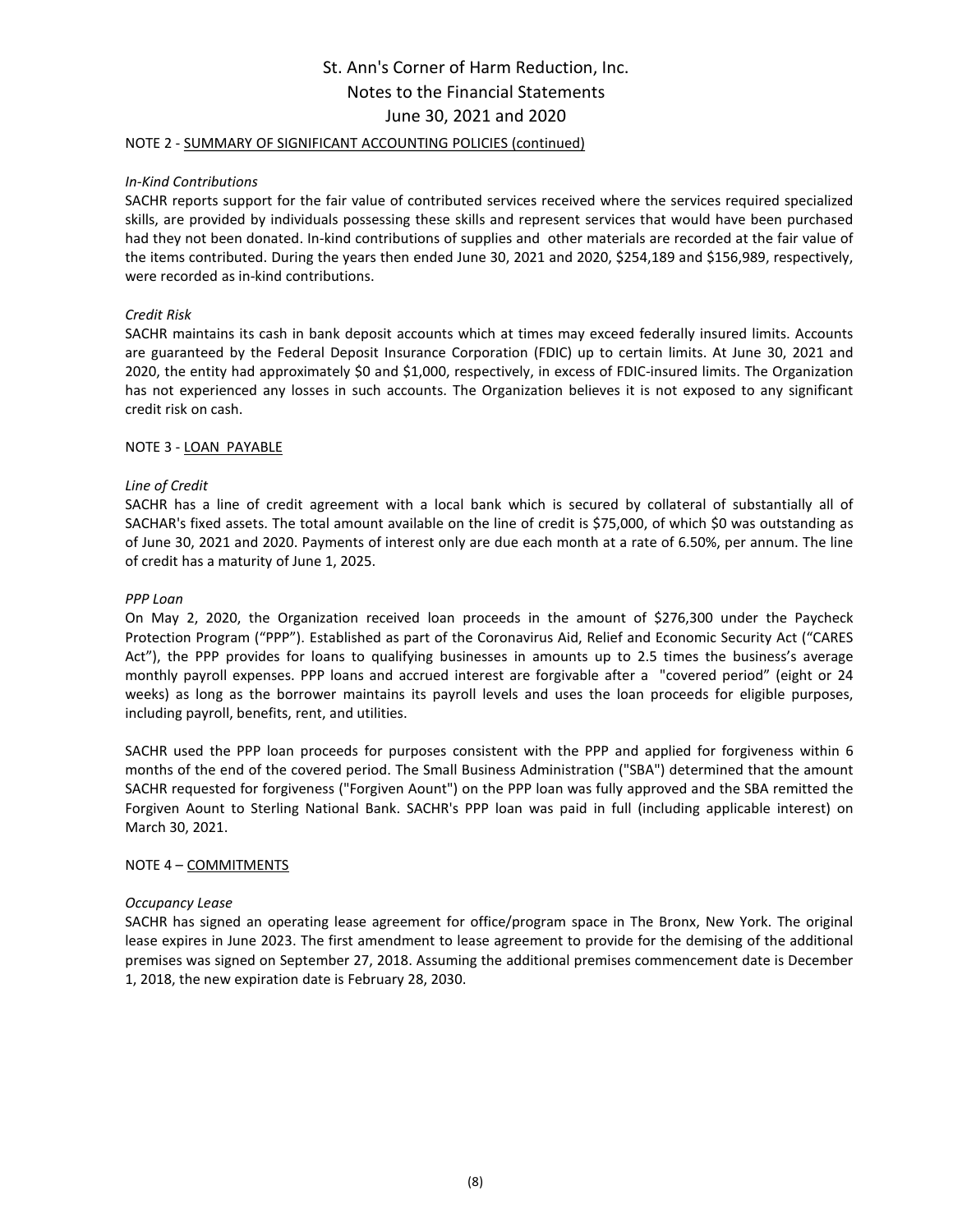## NOTE 4 – COMMITMENTS (continued)

| Year       | <b>Original Lease</b> | <b>Additional Premises</b> | Total     |
|------------|-----------------------|----------------------------|-----------|
| 2022       | 194.944               | 75,501<br>\$               | 270,445   |
| 2023       | 199,818               | 77,388                     | 277,206   |
| 2024       | 209,809               | 79,323                     | 289,132   |
| 2025       | 215,054               | 81,306                     | 296,360   |
| 2026       | 220,431               | 83,339                     | 303,770   |
| Thereafter | 694,912               | 314,530                    | 1,009,442 |
|            | 1,734,968             | Ś<br>711.387               | 2,446,355 |

Future commitments under the operating lease are as follows:

SACHR leases equipment under one operating lease. Equipment rental expense under this operating lease was \$9,071 and \$9,810 for the years ended June 30, 2021 and 2020, respectively.

The minimum future lease payments under the operating lease at June 30, 2021 are as follows:

| Year | <b>Amount</b> |       |  |
|------|---------------|-------|--|
| 2022 |               | 7,050 |  |
|      |               |       |  |
|      |               | 7,050 |  |

## NOTE 5 - CONTINGENCIES

#### *Audits by Funding Sources*

SACHR receives a significant portion of its funding from government grant/contracts, all of which are subject to audit by the funding source. The ultimate determination of amounts received under these programs is generally based upon allowable costs reported to and audited by the funding source. Until such audits have been completed and final settlement reached, there exists a contingency to refund any amount received in excess of allowable costs. Management believes that any disallowed costs, which may result from these examinations, will not have a material effect on the financial statements for the current reporting periods.

#### *Property Purchased with Government Grant Monies*

Per certain government grant contracts, title to assets purchased with grant monies remains with the granting source. However, SACHR has chosen to capitalize these costs since the grantors have typically not reclaimed the assets at the end of the grant periods.

#### NOTE 6 - CONCENTRATIONS

*SUPPORT* - SACHR received a substantial amount of its support from state and city governmental grants/contracts. A reduction in the level of this support will have an effect on the organization's ability to carry out its program activities.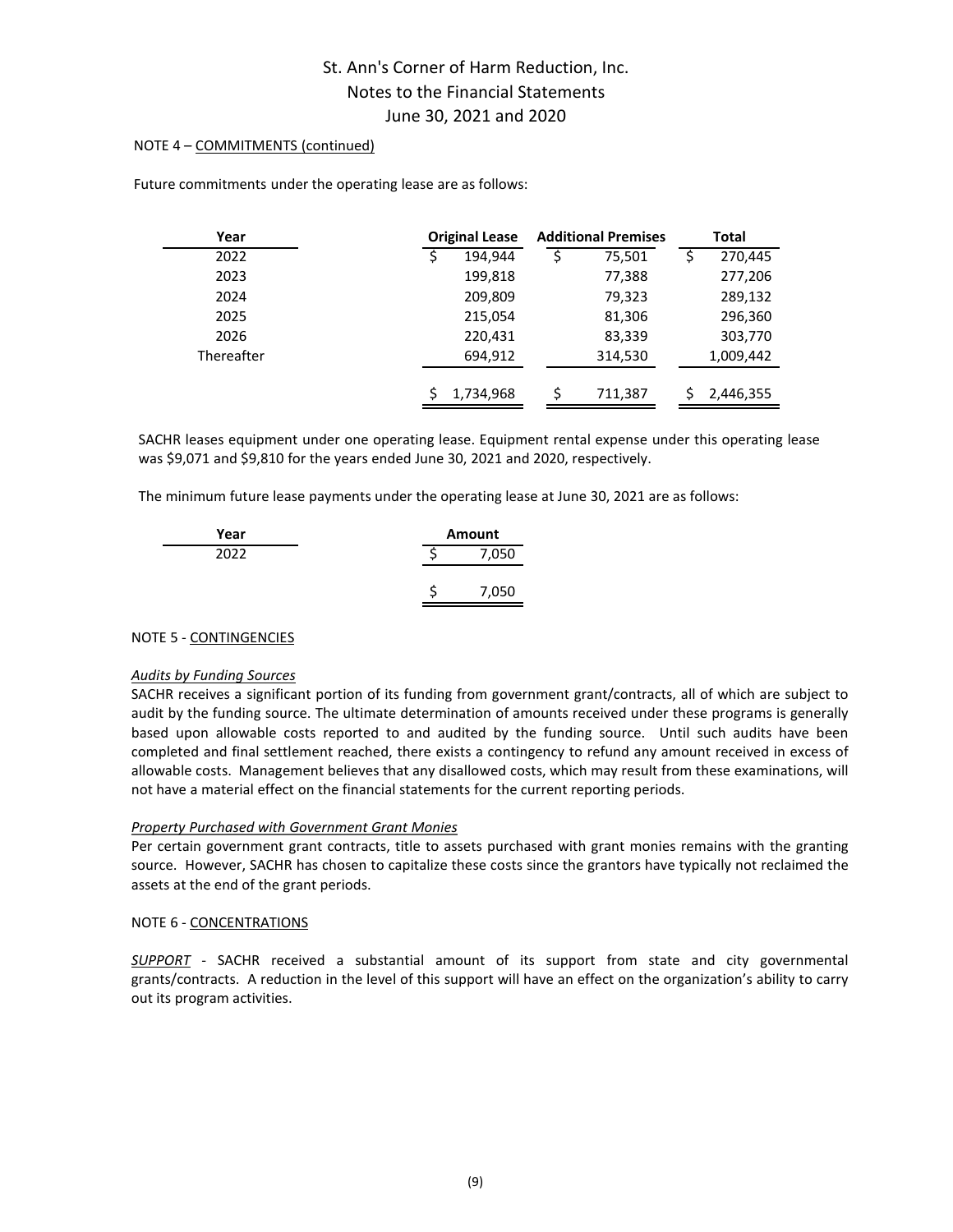#### NOTE 7 – LIQUIDITY AND AVAILABILITY OF FINANCIAL ASSETS

At June 30, 2021, SACHR has \$2,075,773 of financial assets to meet needs for general expenditures consisting of cash of \$840,212 and contract receivables of \$1,235,561. None of the financial assets are subject to donor or other contractual restrictions. Accordingly all such funds are available to meet the cash needs of the organization in the next 12 months.

SACHR manages its liquidity by developing and adopting annual operating budgets that provide sufficient funds for general expenditures in meeting its liabilities and other obligations as they become due. In general, SACHR maintains sufficient financial assets on hand to meet 30 days worth of normal operating expenses. As discussed in Note 3, SACHR has a committed line of credit, which it could draw upon in the event of an unanticipated liquidity need.

## NOTE 8 – SUBSEQUENT EVENTS

SACHR evaluates events occurring after the date of the financial statements to consider whether or not the impact of such events needs to be reflected or disclosed in the financial statements. Such evaluation is performed through the date the financial statements are available for issuance, which is November xx, 2021, for these financial statements, and concluded that no additional disclosures are required as stated herein except as follows:

In March 2020, the World Health Organization ("WHO") declared the coronavirus (COVID 19), a global pandemic and public health emergency. The WHO has recommended containment and mitigation measures worldwide and domestically, self-isolation and shelter-in-place requirements have been or are being put in place.

At this point, SACHR cannot reasonably estimate the length or severity of this pandemic, or the extent to which this disruption may impact the SACHR's financial statements and future results of operations. SACHR will continue to monitor and evaluate the nature and extent of the impact on our ongoing activities and the potential effect on future contributions or funding and expenses, financial condition and liquidity.